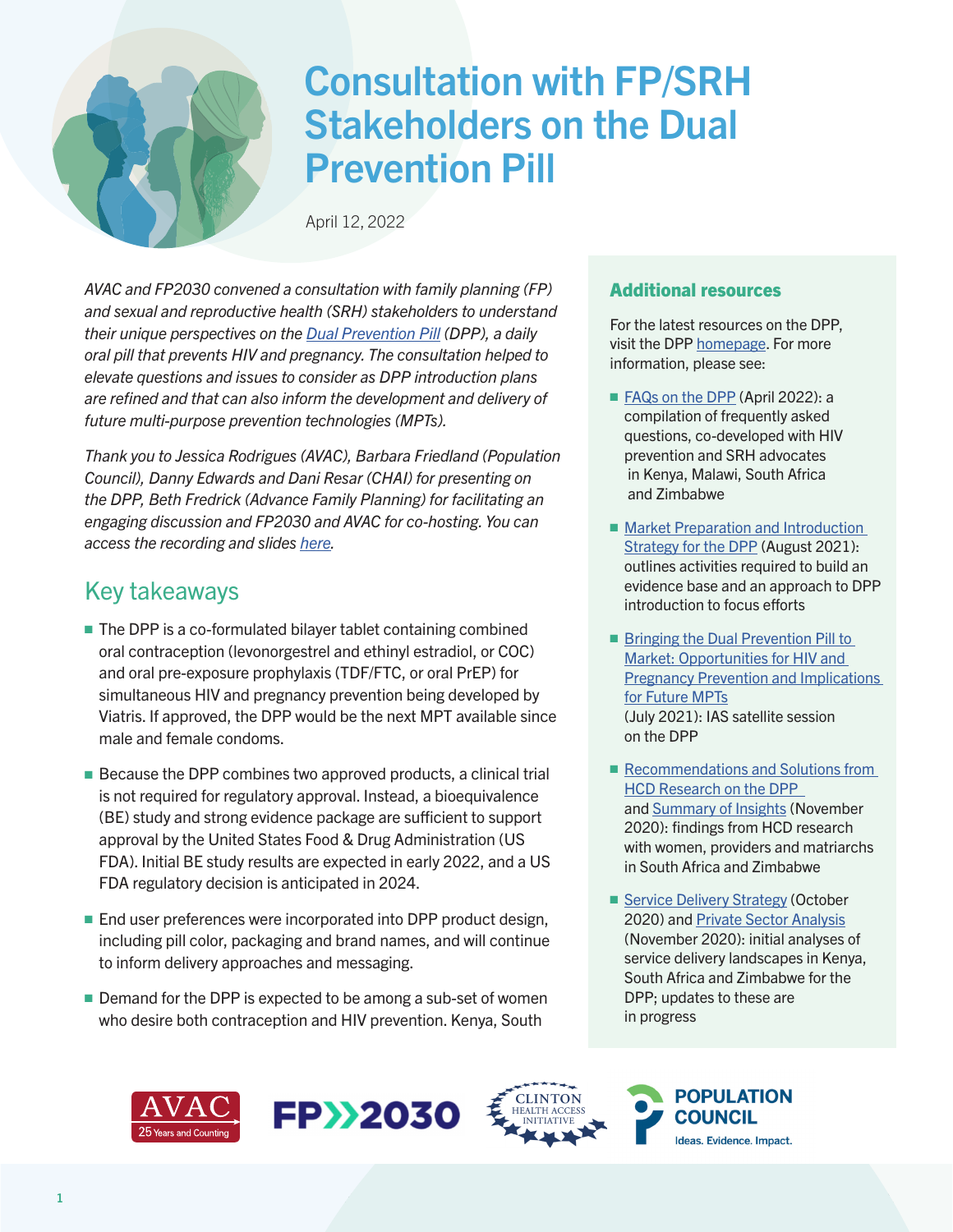Africa and Zimbabwe have been prioritized for early introduction due to overlapping high HIV incidence and unmet need for FP, enabling environments and moderate-to-high OC use.

- **n** The DPP will be offered in the context of informed choice amid a range of contraceptive and HIV prevention products, recognizing that women will have different prevention needs and preferences over their life course. Counseling and delivery will aim to align with OC practice.
- **Stigma and bias will need to be addressed with healthcare providers and male partners to support women to use** the DPP. End user research found women do not want to have to be discreet, and fostering social acceptance of the DPP could help mitigate the need for discretion.
- <sup>n</sup> Expanding delivery of oral PrEP now through multi-month dispensing (MMD), HIV self-testing, the private sector and other differentiated delivery models, as well as bridging siloes in HIV and FP programs, will promote access to the DPP. Pharmacies and social marketing organizations are particularly high-potential channels for the DPP in the private sector.
- <sup>n</sup> Global procurement of the DPP will require a strong evidence package and advocacy for MPTs. PEPFAR, the largest global HIV procurer, cannot currently procure contraceptive products.
- **n** The DPP presents an opportunity to integrate siloed HIV and FP programs and systems to pave the way for future MPTs.

# Top questions

For a comprehensive list of frequently asked questions, see [FAQs on the DPP.](https://www.prepwatch.org/wp-content/uploads/2022/04/DPP-FAQs-April-2022.pdf)

# Who are likely to be early DPP users?

Early DPP introduction will likely focus on women ages 20-40, who tend to have higher rates of OC and oral PrEP use than younger women and girls. Early feedback from country stakeholders indicated that initially prioritizing AGYW could stigmatize the DPP, though governments could decide to include AGYW as a priority population. The product label and instructions for use will not limit use to women ages 20-40. Acceptability studies will include women ages 16-40 to understand preferences across age groups, and end-user research will develop approaches and messages for different user segments.

## Will women on longer-acting contraception, including injectable contraception, be offered the DPP?

The DPP will be offered to women as one option among other FP and HIV prevention products. Users of longer-acting contraception satisfied with their current method would not be encouraged to switch to the DPP and would be offered another HIV prevention product such as oral PrEP, the dapivirine vaginal ring (DVR) or injectable cabotegravir (CAB) for PrEP, depending on availability. If a woman is no longer satisfied with her current method or is interested in switching to the DPP (e.g., for the addition of HIV prevention or desire for a shorter-acting product), she will have the option to switch to the DPP.

## Will women on longer-acting contraception, including injectable contraception, be offered the DPP?

The DPP will be offered to women as one option among other FP and HIV prevention products. Users of longer-acting contraception satisfied with their current method would not be encouraged to switch to the DPP and would be offered another HIV prevention product such as oral PrEP, the dapivirine vaginal ring (DVR) or injectable cabotegravir (CAB) for PrEP, depending on availability. If a woman is no longer satisfied with her current method or is interested in switching to the DPP (e.g., for the addition of HIV prevention or desire for a shorter-acting product), she will have the option to switch to the DPP.